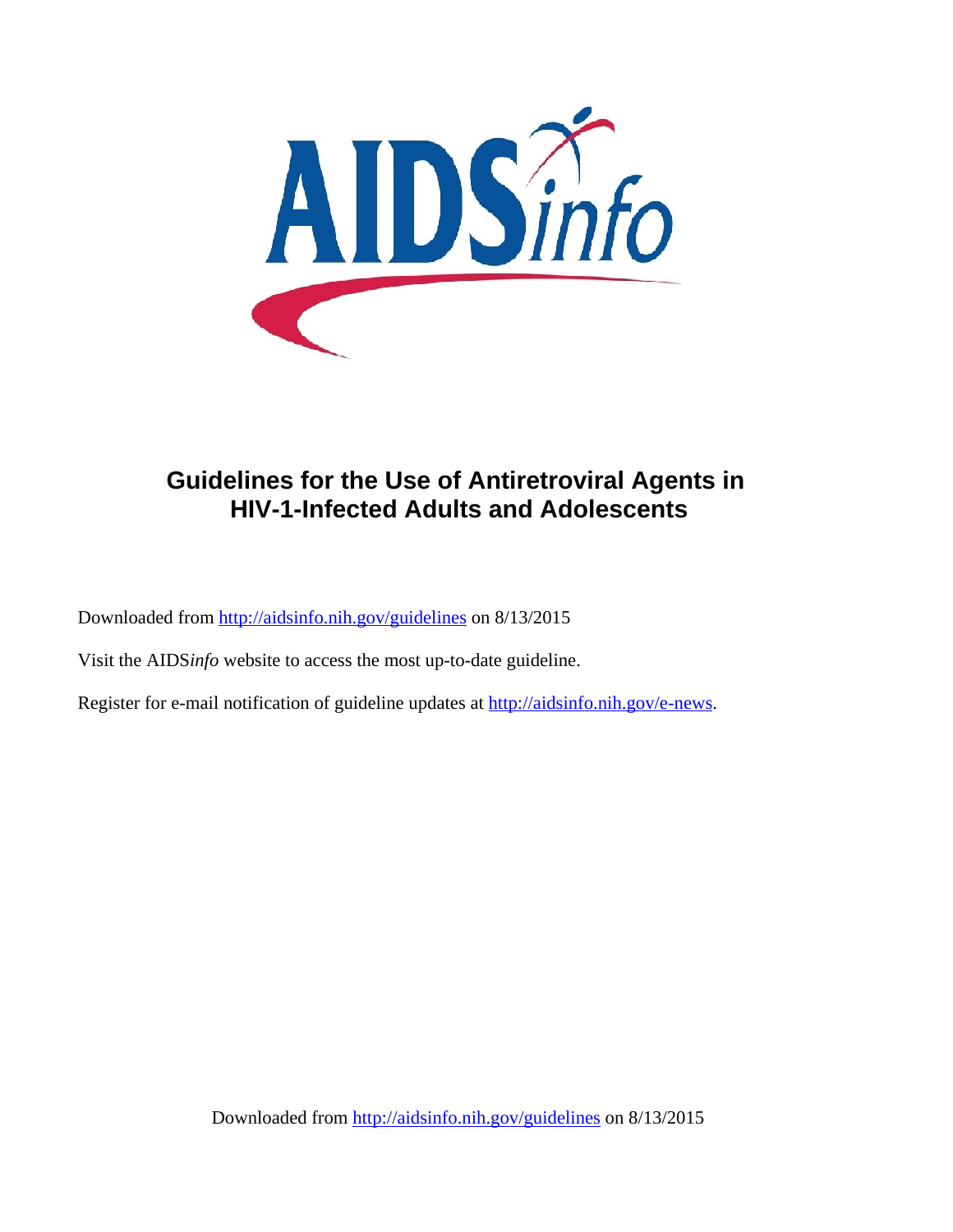## **Drug-Resistance Testing (Last updated May 1, 2014; last reviewed May 1, 2014)**

#### **Panel's Recommendations**

- HIV drug-resistance testing is recommended in persons with HIV infection at entry into care regardless of whether antiretroviral therapy (ART) will be initiated immediately or deferred **(AII)**. If therapy is deferred, repeat testing should be considered at the time of ART initiation **(CIII)**.
- Genotypic testing is recommended as the preferred resistance testing to guide therapy in antiretroviral (ARV)-naive patients **(AIII)**.
- Standard genotypic drug-resistance testing in ARV-naive persons involves testing for mutations in the reverse transcriptase (RT) and protease (PR) genes. If transmitted integrase strand transfer inhibitor (INSTI) resistance is a concern, providers may wish to supplement standard genotypic resistance testing with an INSTI genotype test **(CIII)**.
- HIV drug-resistance testing should be performed to assist in the selection of active drugs when changing ARV regimens in persons with virologic failure and HIV RNA levels >1,000 copies/mL **(AI)**. In persons with HIV RNA levels >500 but <1,000 copies/mL, testing may be unsuccessful but should still be considered **(BII)**.
- Drug-resistance testing should also be performed when managing suboptimal viral load reduction **(AII)**.
- In persons failing INSTI-based regimens, genotypic testing for INSTI resistance should be performed to determine whether to include a drug from this class in subsequent regimens **(AII)**.
- Drug-resistance testing in the setting of virologic failure should be performed while the person is taking prescribed ARV drugs or, if not possible, within 4 weeks after discontinuing therapy **(AII)**. If greater than 4 weeks has lapsed since the ARVs were discontinued, resistance testing may still provide useful information to guide therapy, recognizing that previously selected resistance mutations can be missed **(CIII)**.
- Genotypic testing is recommended as the preferred resistance testing to guide therapy in patients with suboptimal virologic responses or virologic failure while on first or second regimens **(AII)**.
- The addition of phenotypic to genotypic testing is generally preferred for persons with known or suspected complex drug-resistance mutation patterns, particularly to protease inhibitors (PIs) **(BIII)**.
- Genotypic resistance testing is recommended for all pregnant women before initiation of ART **(AIII)** and for those entering pregnancy with detectable HIV RNA levels while on therapy (AI) (see the Perinatal Treatment Guidelines for more detailed discussion).

*Rating of Recommendations: A = Strong; B = Moderate; C = Optional*

*Rating of Evidence: I = Data from randomized controlled trials; II = Data from well-designed nonrandomized trials or observational cohort studies with long-term clinical outcomes; III = Expert opinion*

## **Co-Receptor Tropism Assays (Last updated February 12, 2013; last reviewed February 12, 2013)**

#### **Panel's Recommendations**

- A co-receptor tropism assay should be performed whenever the use of a CCR5 co-receptor antagonist is being considered **(AI)**.
- Co-receptor tropism testing is also recommended for patients who exhibit virologic failure on a CCR5 antagonist **(BIII)**.
- A phenotypic tropism assay is preferred to determine HIV-1 co-receptor usage **(AI)**.
- A genotypic tropism assay should be considered as an alternative test to predict HIV-1 co-receptor usage **(BII)**.

#### *Rating of Recommendations: A = Strong; B = Moderate; C = Optional*

*Rating of Evidence: I = Data from randomized controlled trials; II = Data from well-designed nonrandomized trials or observational cohort studies with long-term clinical outcomes; III = Expert opinion*

*Guidelines for the Use of Antiretroviral Agents in HIV-1-Infected Adults and Adolescents 1*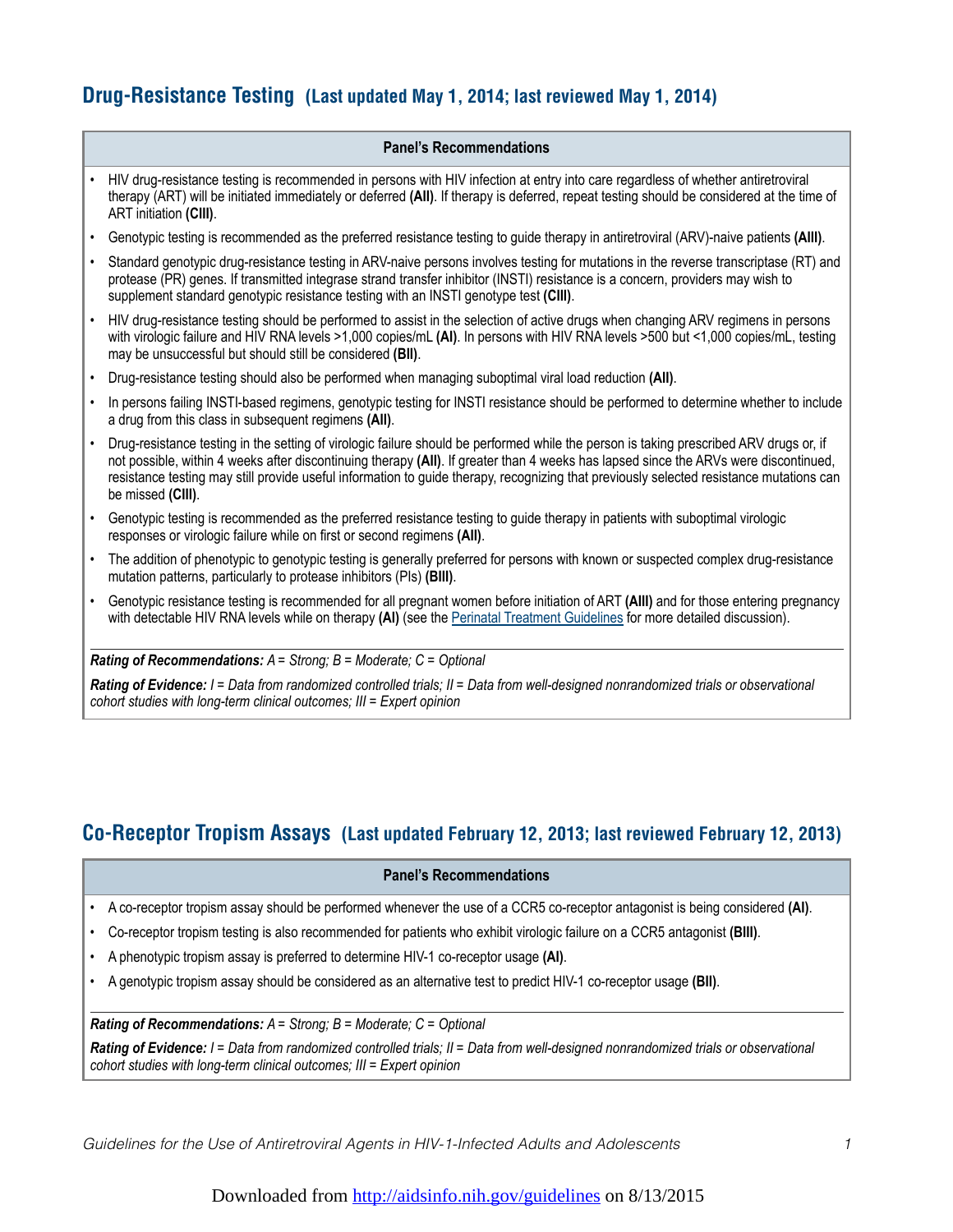## **HLA-B\*5701 Screening (Last updated December 1, 2007; last reviewed January 10, 2011)**

#### **Panel's Recommendations**

- The Panel recommends screening for HLA-B\*5701 before starting patients on an abacavir (ABC)-containing regimen to reduce the risk of hypersensitivity reaction (HSR) **(AI)**.
- HLA-B\*5701-positive patients should not be prescribed ABC **(AI)**.
- The positive status should be recorded as an ABC allergy in the patient's medical record **(AII)**.
- When HLA-B\*5701 screening is not readily available, it remains reasonable to initiate ABC with appropriate clinical counseling and monitoring for any signs of HSR **(CIII)**.

*Rating of Recommendations: A = Strong; B = Moderate; C = Optional*

*Rating of Evidence: I = Data from randomized controlled trials; II = Data from well-designed nonrandomized trials or observational cohort studies with long-term clinical outcomes; III = Expert opinion*

## **Initiating Antiretroviral Therapy in Treatment-Naive Patients (Last updated May 1, 2014; last reviewed May 1, 2014)**

#### **Panel's Recommendations**

• Antiretroviral therapy (ART) is recommended for all HIV-infected individuals to reduce the risk of disease progression.

- The strength of and evidence for this recommendation vary by pretreatment CD4 T lymphocyte (CD4) cell count: CD4 count <350 cells/mm<sup>3</sup> (AI); CD4 count 350 to 500 cells/mm<sup>3</sup> (AII); CD4 count >500 cells/mm<sup>3</sup> (BIII).
- ART is also recommended for HIV-infected individuals to prevent of transmission of HIV.
	- The strength of and evidence for this recommendation vary by transmission risks: perinatal transmission **(AI)**; heterosexual transmission **(AI)**; other transmission risk groups **(AIII)**.
- Patients starting ART should be willing and able to commit to treatment and understand the benefits and risks of therapy and the importance of adherence **(AIII)**. Patients may choose to postpone therapy, and providers, on a case-by-case basis, may elect to defer therapy on the basis of clinical and/or psychosocial factors.

*Rating of Recommendations: A = Strong; B = Moderate; C = Optional*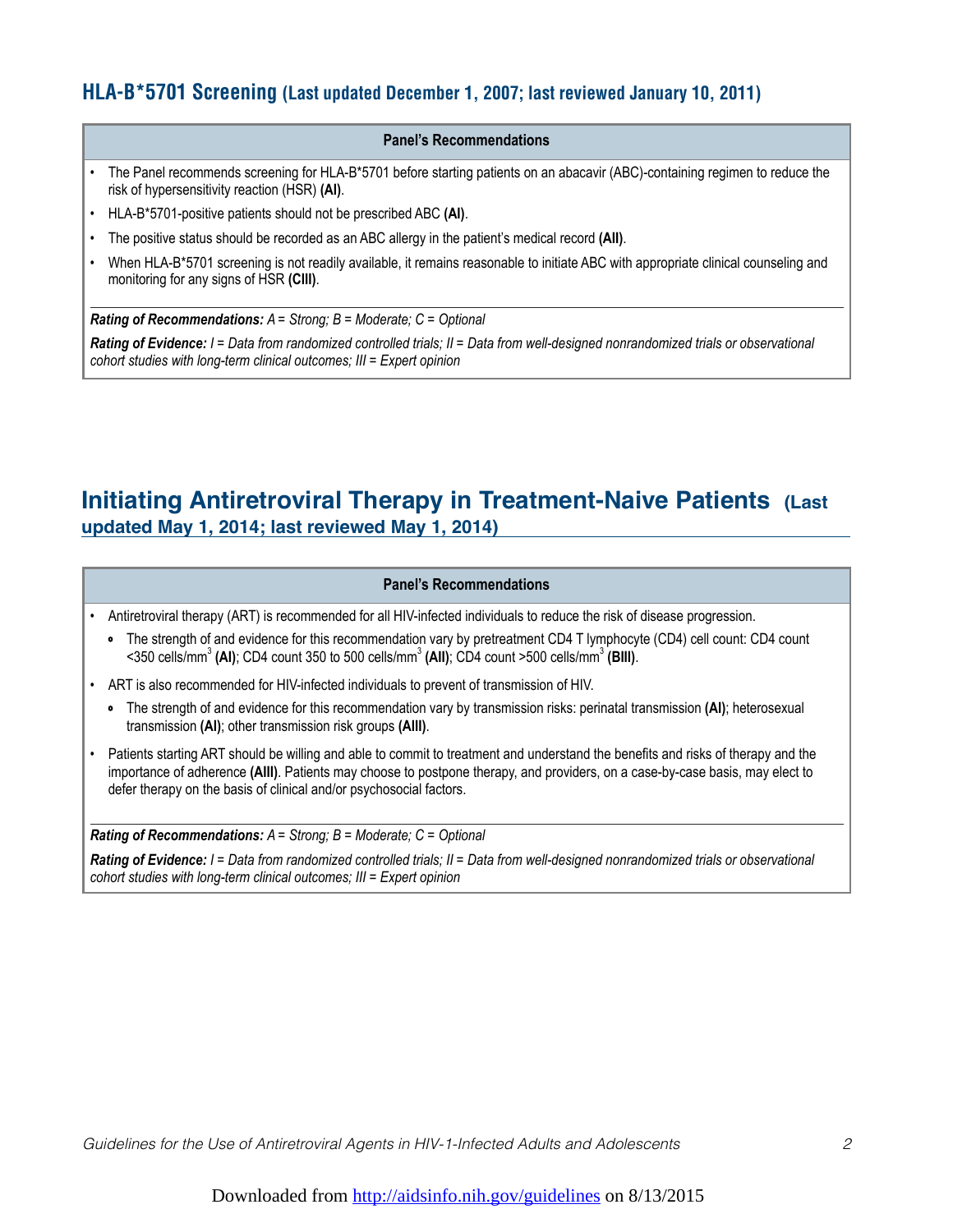# **What to Start: Initial Combination Regimens for the Antiretroviral-Naive Patient (Last updated April 8, 2015; last reviewed April 8, 2015)**

### **Panel's Recommendations**

| An antiretroviral regimen for a treatment-naive patient generally consists of two nucleoside reverse transcriptase inhibitors in<br>combination with a third active antiretroviral drug from one of three drug classes: an integrase strand transfer inhibitor, a non-            |
|-----------------------------------------------------------------------------------------------------------------------------------------------------------------------------------------------------------------------------------------------------------------------------------|
| nucleoside reverse transcriptase inhibitor, or a protease inhibitor with a pharmacokinetic enhancer (cobicistat or ritonavir).                                                                                                                                                    |
| The Panel classifies the following regimens as Recommended regimens for antiretroviral-naive patients:                                                                                                                                                                            |
| Integrase Strand Transfer Inhibitor-Based Regimens:                                                                                                                                                                                                                               |
| Dolutegravir/abacavir/lamivudine <sup>a</sup> —only for patients who are HLA-B*5701 negative (AI)<br>٠                                                                                                                                                                            |
| Dolutegravir plus tenofovir disoproxil fumarate (tenofovir)/emtricitabine <sup>a</sup> (AI)<br>$\bullet$                                                                                                                                                                          |
| Elvitegravir/cobicistat/tenofovir/emtricitabine-only for patients with pre-antiretroviral therapy CrCl >70 mL/min (AI)<br>$\bullet$                                                                                                                                               |
| Raltegravir plus tenofovir/emtricitabine <sup>®</sup> (AI)<br>$\bullet$                                                                                                                                                                                                           |
| Protease Inhibitor-Based Regimen:                                                                                                                                                                                                                                                 |
| Darunavir/ritonavir plus tenofovir/emtricitabine <sup>a</sup> (AI)<br>$\bullet$                                                                                                                                                                                                   |
| On the basis of individual patient characteristics and needs, an Alternative regimen or; less frequently, an Other regimen; may in<br>some instances be the optimal regimen for a patient. A list of Alternative and Other regimens can be found in Table 6.                      |
| Given the large number of excellent options for initial therapy, selection of a regimen for a particular patient should be guided by<br>factors such as virologic efficacy, toxicity, pill burden, dosing frequency, drug-drug interaction potential, resistance testing results, |
| comorbid conditions, and cost. Table 7 provides guidance on choosing an antiretroviral regimen based on selected clinical case                                                                                                                                                    |
| scenarios. Table 8 highlights the advantages and disadvantages of different components in a regimen.                                                                                                                                                                              |
|                                                                                                                                                                                                                                                                                   |

*Rating of Recommendations: A = Strong; B = Moderate; C = Optional*

*Rating of Evidence: I = Data from randomized controlled trials; II = Data from well-designed nonrandomized trials or observational cohort studies with long-term clinical outcomes; III = Expert Opinion*

<sup>a</sup> Lamivudine may substitute for emtricitabine or vice versa.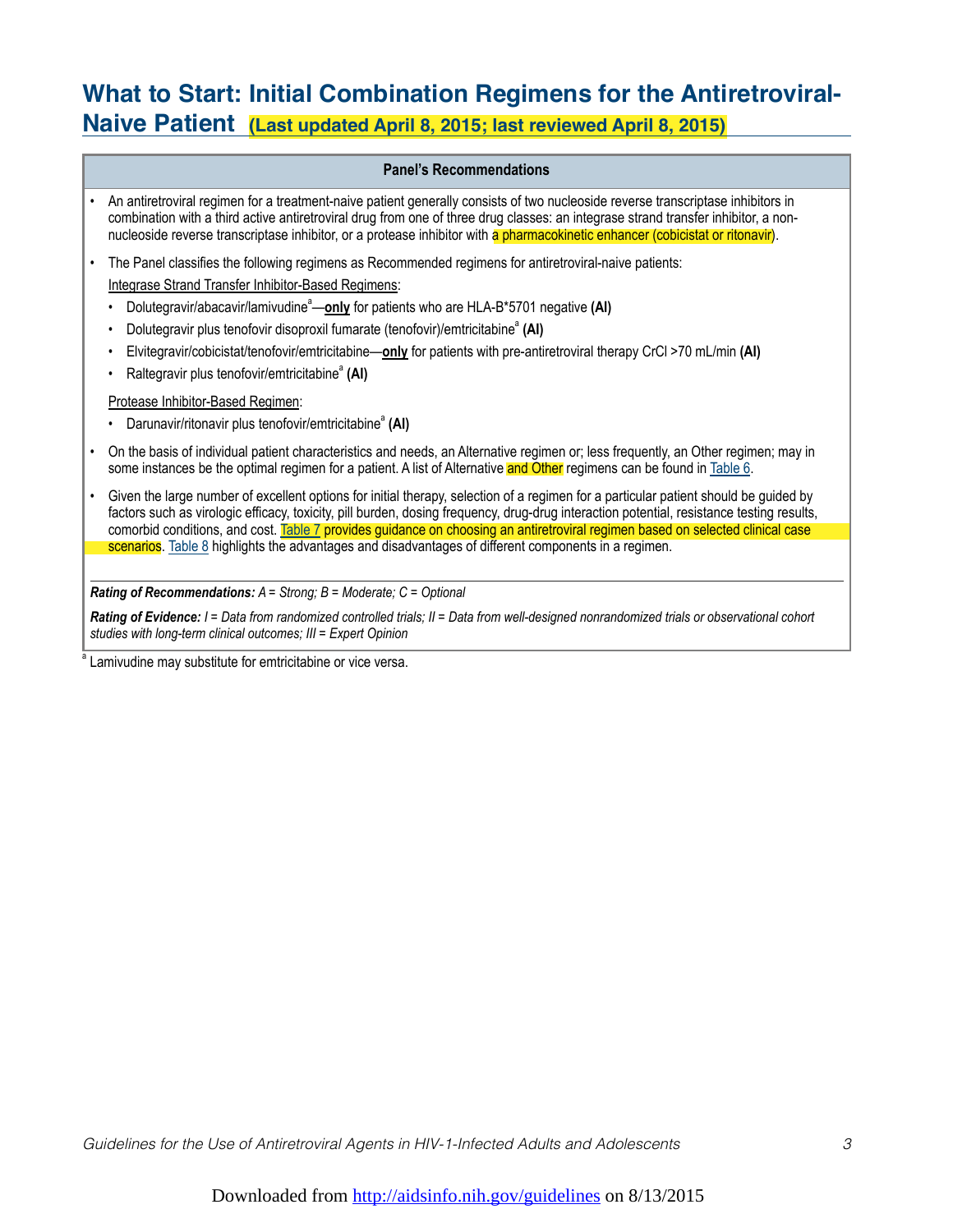# **Management of the Treatment-Experienced Patient**

## **Virologic Failure (Last updated April 8, 2015; last reviewed April 8, 2015)**

### **Panel's Recommendations**

- Assessing and managing a patient experiencing failure of antiretroviral therapy (ART) is complex. Expert advice is critical and should be sought.
- Evaluation of virologic failure should include an assessment of adherence, drug-drug or drug-food interactions, drug tolerability, HIV RNA and CD4 T lymphocyte (CD4) cell count trends over time, treatment history, and prior and current drug-resistance testing results.
- Drug-resistance testing should be performed while the patient is taking the failing antiretroviral (ARV) regimen **(AI)** or within 4 weeks of treatment discontinuation **(AII)**. Even if more than 4 weeks have elapsed since ARVs were discontinued, resistance testing although it may not detect previously selected resistance mutations—can still provide useful information to guide therapy **(CIII)**.
- The goal of treatment for ART-experienced patients with drug resistance who are experiencing virologic failure is to establish virologic suppression (i.e., HIV RNA below the lower limits of detection of currently used assays) **(AI)**.
- A new regimen should include at least two, and preferably three, fully active agents **(AI)**. A fully active agent is one that is expected to have uncompromised activity on the basis of the patient's treatment history and drug-resistance testing results and/or the drug's novel mechanism of action.
- In general, adding a single ARV agent to a virologically failing regimen is **not** recommended because this may risk the development of resistance to all drugs in the regimen **(BII)**.
- For some highly ART-experienced patients, maximal virologic suppression is not possible. In this case, ART should be continued **(AI)** with regimens designed to minimize toxicity, preserve CD4 cell counts, and delay clinical progression.
- When it is not possible to construct a viable suppressive regimen for a patient with multidrug resistant HIV, the clinician should consider enrolling the patient in a clinical trial of investigational agents or contacting pharmaceutical companies that may have investigational agents available.
- Discontinuing or briefly interrupting therapy may lead to a rapid increase in HIV RNA and a decrease in CD4 cell count and increases the risk of clinical progression. Therefore, this strategy is **not** recommended in the setting of virologic failure **(AI)**.

*Rating of Recommendations: A = Strong; B = Moderate; C = Optional*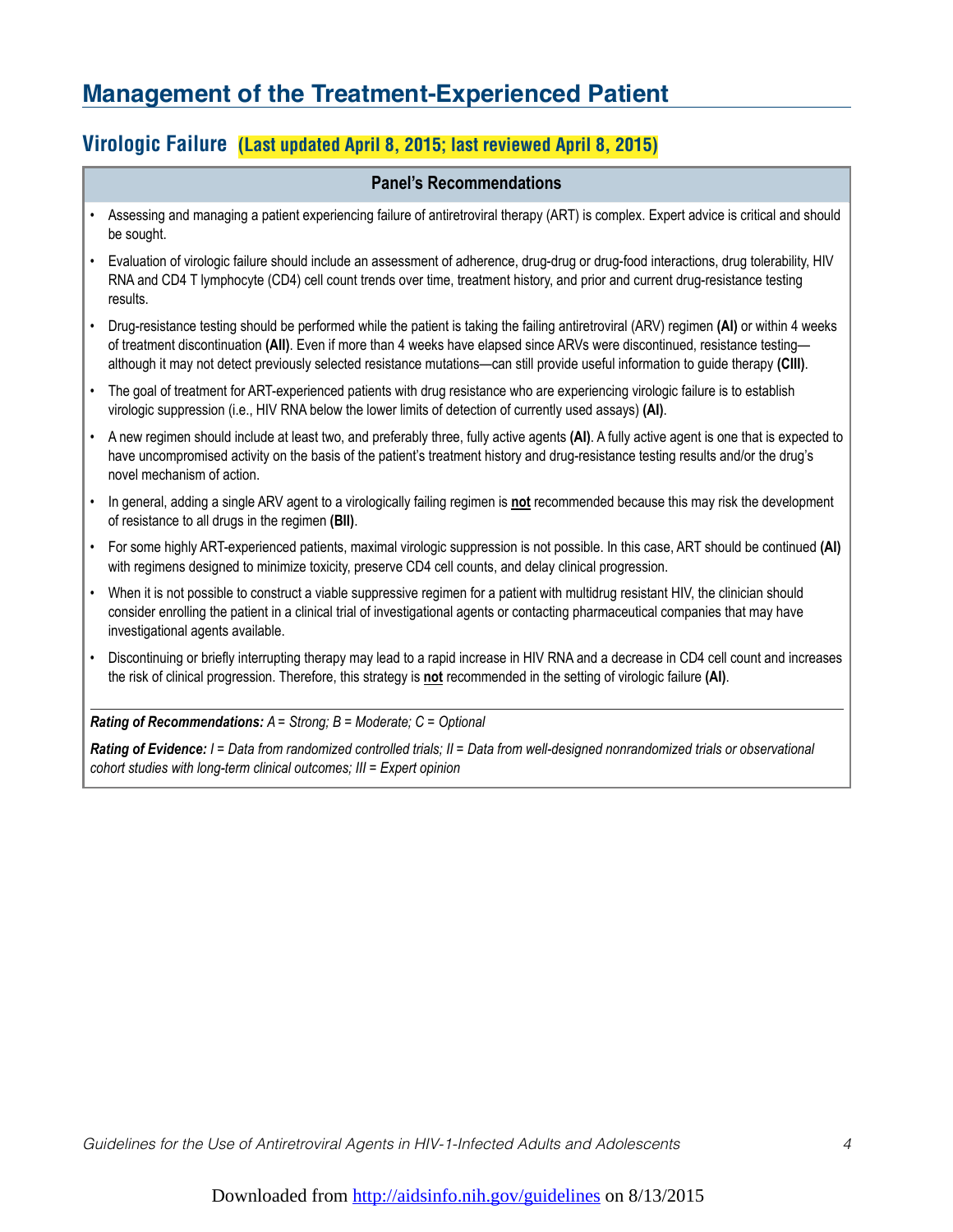## **Poor CD4 Cell Recovery and Persistent Inflammation Despite Viral Suppression (Last updated April 8, 2015; last reviewed April 8, 2015)**

### **Panel's Summary and Recommendations**

| Morbidity and mortality from several AIDS and non-AIDS conditions are increased in HIV-infected individuals despite antiretroviral |
|------------------------------------------------------------------------------------------------------------------------------------|
| therapy (ART)-mediated viral suppression, and are predicted by persistently low CD4 T lymphocyte (CD4) cell counts and/or          |
| persistent immune activation.                                                                                                      |

- ART intensification by adding antiretroviral (ARV) drugs to a suppressive ART regimen does not consistently improve CD4 cell recovery or reduce immune activation and is not recommended **(AI)**.
- In individuals with viral suppression, switching ARV drug classes does not consistently improve CD4 cell recovery or reduce immune activation and is not recommended **(BIII)**.
- No interventions designed to increase CD4 cell counts and/or decrease immune activation are recommended at this time (in particular, interleukin-2 is **not recommended [AI]**) because none has been proven to decrease morbidity or mortality during ARTmediated viral suppression.
- Monitoring markers of immune activation and inflammation is not recommended because no immunologically targeted intervention has proven to improve the health of individuals with abnormally high biomarker levels, and many markers that predict morbidity and mortality fluctuate widely in individuals **(AII)**.
- Because there are no proven interventions to improve CD4 cell recovery and/or inflammation, efforts should focus on addressing modifiable risk factors for chronic disease (e.g., encouraging smoking cessation, a healthy diet, and exercise; treating hypertension, hyperlipidemia) **(AII)**.

*Rating of Recommendations: A = Strong; B = Moderate; C = Optional*

*Rating of Evidence: I = Data from randomized controlled trials; II = Data from well-designed nonrandomized trials or observational cohort studies with long-term clinical outcomes; III = Expert opinion*

## **Exposure-Response Relationship and Therapeutic Drug Monitoring (TDM) for Antiretroviral Agents (Last updated April 8, 2015; last reviewed April 8, 2015)**

#### **Panel's Recommendations**

• Therapeutic drug monitoring for antiretroviral agents is not recommended for routine use in the management of HIV-infected patients **(BII)**.

• TDM may be considered in selected clinical scenarios, as discussed in the text below.

*Rating of Recommendations: A = Strong; B = Moderate; C = Optional*

*Rating of Evidence: I = Data from randomized controlled trials; II = Data from well-designed nonrandomized trials or observational cohort studies with long-term clinical outcomes; III = Expert opinion*

*Guidelines for the Use of Antiretroviral Agents in HIV-1-Infected Adults and Adolescents 5*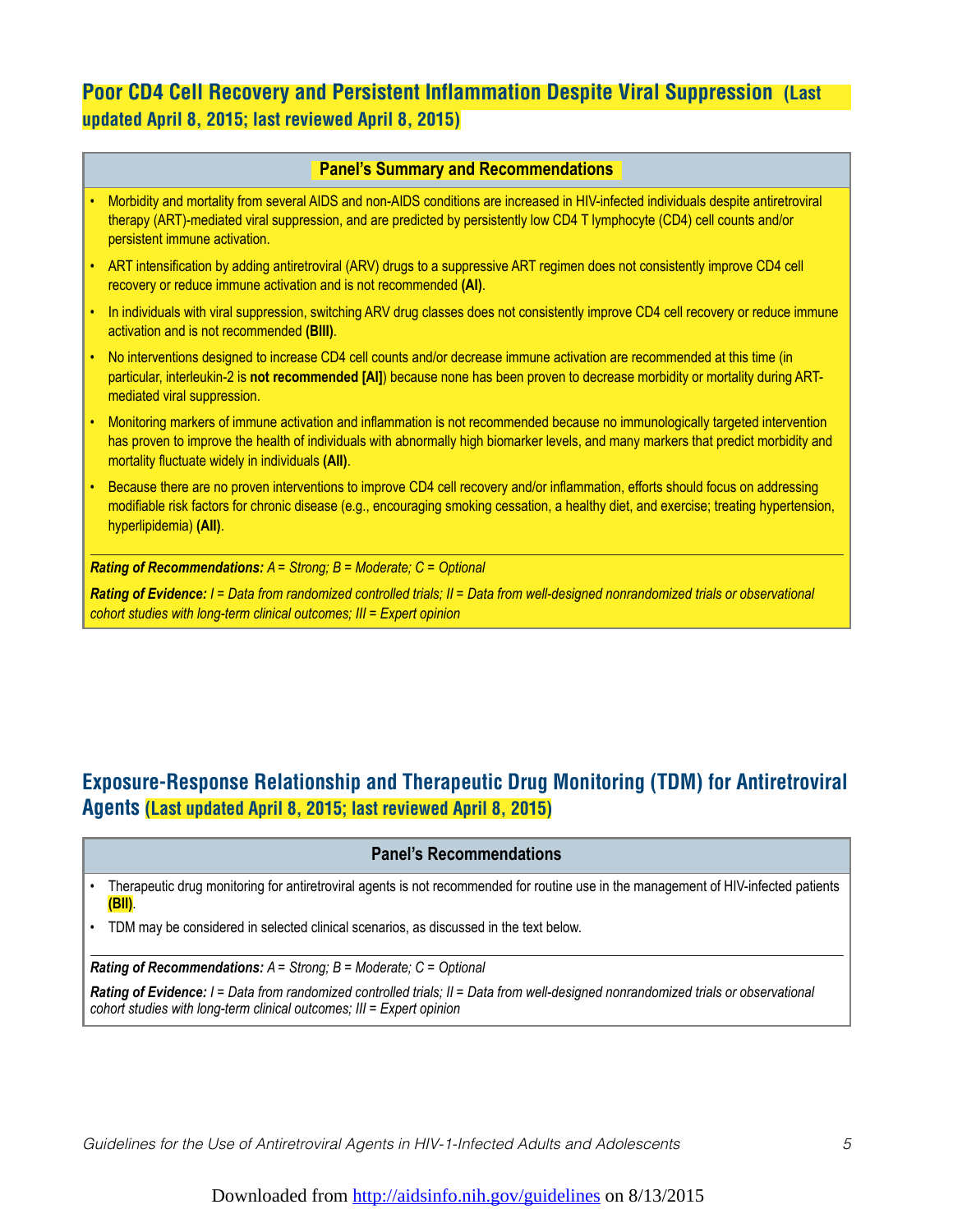# **Considerations for Antiretroviral Use in Special Patient Populations**

## **Acute and Recent (Earlya ) HIV Infection (Last updated April 8, 2015; last reviewed April 8, 2015)**

### **Panel's Recommendations**

- Antiretroviral therapy (ART) is recommended for all individuals with HIV-1 infection and should be offered to those with early<sup>a</sup> HIV-1 infection **(BII)**, although definitive data to confirm whether this approach will result in long-term virologic, immunologic, or clinical benefits are lacking.
- All pregnant women with early HIV-1 infection should start ART as soon as possible to prevent perinatal transmission of HIV-1 **(AI)**.
- If treatment is initiated in a patient with early HIV-1 infection, the goal is to suppress plasma HIV-1 RNA to undetectable levels **(AIII)**.
- In patients with early HIV-1 infection in whom therapy is initiated, testing for plasma HIV-1 RNA levels, CD4 T lymphocyte counts, and toxicity monitoring should be performed as described for patients with chronic HIV-1 infection **(AII)**.
- Genotypic drug resistance testing should be performed before initiation of ART to guide the selection of the regimen **(AII)**. If therapy is deferred, genotypic resistance testing should still be performed because the results will be useful in selecting a regimen with the greatest potential for achieving optimal virologic response once therapy is initiated **(AII)**.
- In patients without transmitted drug resistant virus, therapy should be initiated with one of the combination regimens that is recommended for patients with chronic HIV-1 infection (see What to Start) **(AIII)**.
- ART can be initiated before drug resistance test results are available. Because resistance to pharmacokinetically enhanced protease inhibitors emerges slowly and clinically significant transmitted resistance to protease inhibitors is uncommon, these drugs and 2 nucleoside reverse transcriptase inhibitors should be used in this setting **(AIII)**.
- Patients starting ART should be willing and able to commit to treatment and should understand the possible benefits and risks of therapy and the importance of adherence **(AIII)**. Patients may choose to postpone therapy, and providers, on a case-by-case basis, may elect to defer therapy because of clinical and/or psychosocial factors.

*Rating of Recommendations: A = Strong; B = Moderate; C = Optional*

*Rating of Evidence: I = Data from randomized controlled trials; II = Data from well-designed nonrandomized trials or observational cohort studies with long-term clinical outcomes; III = Expert opinion*

Early infection represents either acute or recent infection.

a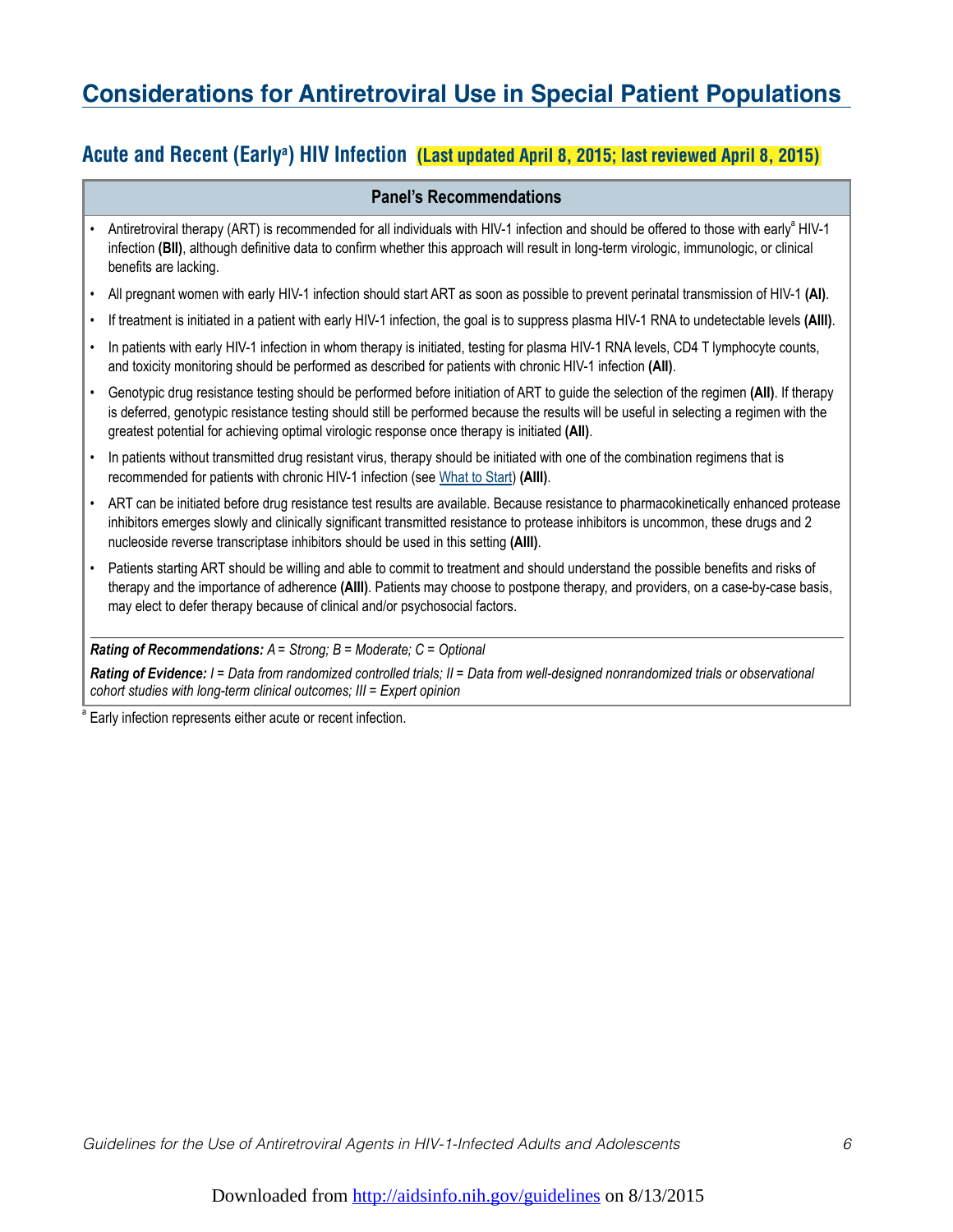## **HIV-Infected Women (Last updated February 12, 2013; last reviewed February 12, 2013)**

### **Panel's Recommendations**

- The indications for initiation of antiretroviral therapy (ART) and the goals of treatment are the same for HIV-infected women as for other HIV-infected adults and adolescents **(AI)**.
- Women taking antiretroviral (ARV) drugs that have significant pharmacokinetic interactions with oral contraceptives should use an additional or alternative contraceptive method to prevent unintended pregnancy **(AIII)**.
- In pregnant women, an additional goal of therapy is prevention of perinatal transmission of HIV, with a goal of maximal viral suppression to reduce the risk of transmission of HIV to the fetus and newborn **(AI)**.
- When selecting an ARV combination regimen for a pregnant woman, clinicians should consider the known safety, efficacy, and pharmacokinetic data on use during pregnancy for each agent **(AIII)**.
- Women of childbearing potential should undergo pregnancy testing before initiation of efavirenz (EFV) and receive counseling about the potential risk to the fetus and desirability of avoiding pregnancy while on EFV-based regimens **(AIII)**.
- Alternative regimens that do not include EFV should be strongly considered in women who are planning to become pregnant or sexually active and not using effective contraception, assuming these alternative regimens are acceptable to the provider and are not thought to compromise the woman's health **(BIII)**.
- Because the risk of neural tube defects is restricted to the first 5 to 6 weeks of pregnancy and pregnancy is rarely recognized before 4 to 6 weeks of pregnancy, EFV can be continued in pregnant women receiving an EFV-based regimen who present for antenatal care in the first trimester, provided the regimen produces virologic suppression **(CIII)**.
- When designing a regimen for a pregnant woman, clinicians should consult the most current Health and Human Services (HHS) Perinatal Guidelines **(AIII)**.

*Rating of Recommendations: A = Strong; B = Moderate; C = Optional*

*Rating of Evidence: I = Data from randomized controlled trials; II = Data from well-designed nonrandomized trials or observational cohort studies with long-term clinical outcomes; III = Expert opinion*

## **HIV-2 Infection (Last updated April 8, 2015; last reviewed April 8, 2015)**

### **Summary of HIV-2 Infection**

- Compared to HIV-1 infection, the clinical course of HIV-2 infection is generally characterized by a longer asymptomatic stage, lower plasma HIV-2 RNA levels, and lower mortality; however, progression to AIDS does occur.
- There have been no randomized trials addressing the question of when to start antiretroviral therapy or the choice of initial or second-line therapy for HIV-2 infection; thus, the optimal treatment strategy has not been defined.
- Although the optimal CD4 T lymphocyte (CD4) cell count threshold for initiating antiretroviral therapy in HIV-2 infection is unknown, therapy should be started before there is clinical progression.
- HIV-2 is intrinsically resistant to non-nucleoside reverse transcriptase inhibitors and to enfuvirtide; thus, these drugs should not be included in an antiretroviral regimen for an HIV-2 infected patient.
- Pending more definitive data on outcomes in an antiretroviral therapy -naive patient who has HIV-2 mono-infection or HIV-1/HIV-2 dual infection and requires treatment, an initial antiretroviral therapy regimen for these patients should include two nucleoside reverse transcriptase inhibitors plus an HIV-2 active boosted protease inhibitor or integrase strand transfer inhibitors.
- A few laboratories now offer quantitative plasma HIV-2 RNA testing for clinical care (see section text).
- Monitoring of HIV-2 RNA levels, CD4 cell counts, and clinical improvements can be used to assess treatment response, as is recommended for HIV-1 infection.
- Resistance-associated viral mutations to nucleoside reverse transcriptase inhibitors, protease inhibitors, and/or integrase strand transfer inhibitors may develop in HIV-2 infected patients while on therapy. However, no validated HIV-2 genotypic or phenotypic antiretroviral resistance assays are available for clinical use.
- In the event of virologic, immunologic, or clinical failure, second-line treatment should be instituted in consultation with an expert in HIV-2 management.

*Guidelines for the Use of Antiretroviral Agents in HIV-1-Infected Adults and Adolescents 7*

### Downloaded from http://aidsinfo.nih.gov/guidelines on 8/13/2015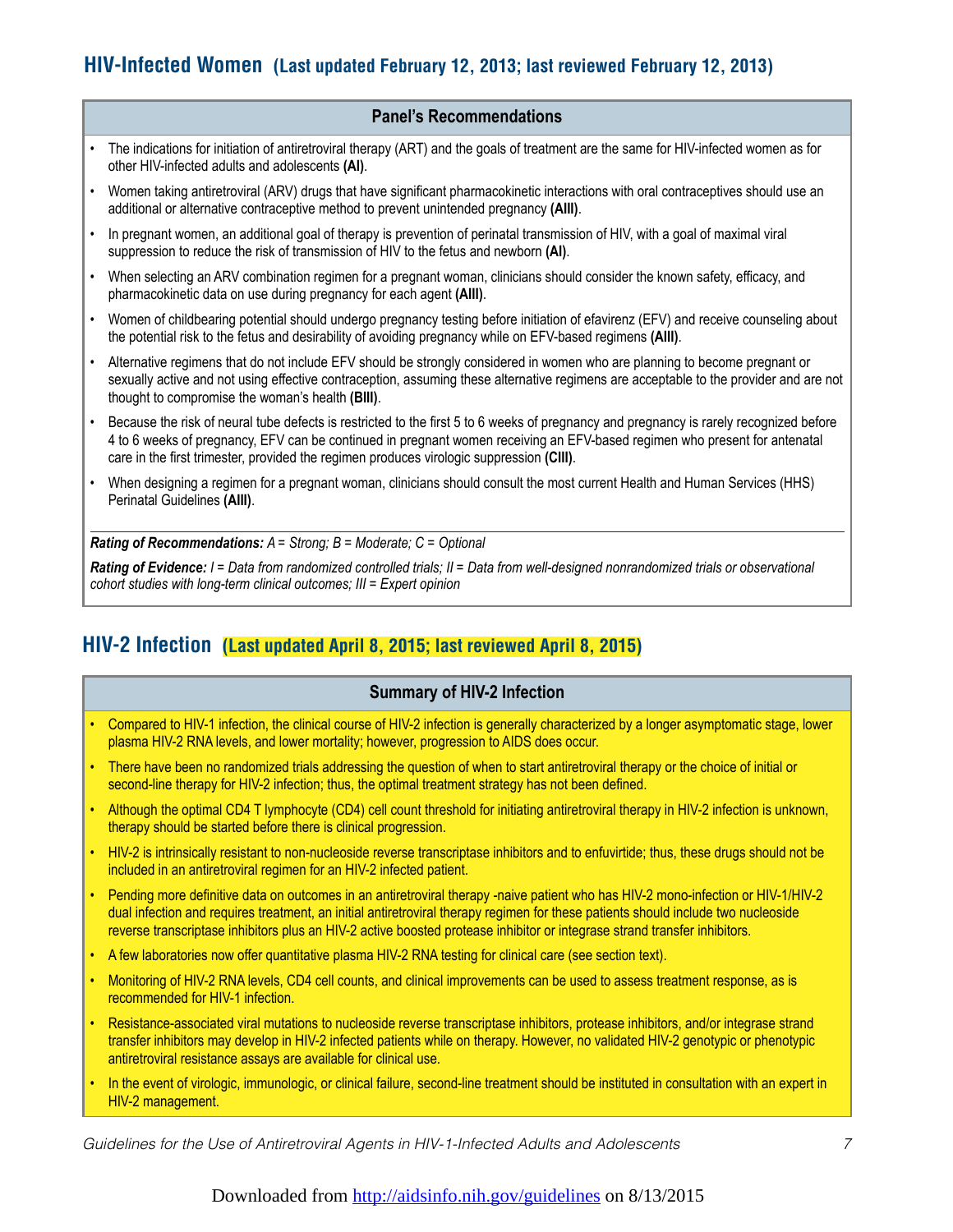## **HIV and the Older Patient (Last updated March 27, 2012; last reviewed March 27, 2012)**

### **Key Considerations When Caring for Older HIV-Infected Patients**

- Antiretroviral therapy (ART) is recommended in patients >50 years of age, regardless of CD4 cell count **(BIII)**, because the risk of non-AIDS related complications may increase and the immunologic response to ART may be reduced in older HIV-infected patients.
- ART-associated adverse events may occur more frequently in older HIV-infected adults than in younger HIV-infected individuals. Therefore, the bone, kidney, metabolic, cardiovascular, and liver health of older HIV-infected adults should be monitored closely.
- The increased risk of drug-drug interactions between antiretroviral (ARV) drugs and other medications commonly used in older HIVinfected patients should be assessed regularly, especially when starting or switching ART and concomitant medications.
- HIV experts and primary care providers should work together to optimize the medical care of older HIV-infected patients with complex comorbidities.
- Counseling to prevent secondary transmission of HIV remains an important aspect of the care of the older HIV-infected patient.

*Rating of Recommendations: A = Strong; B = Moderate; C = Optional*

*Rating of Evidence: I = Data from randomized controlled trials; II = Data from well-designed nonrandomized trials or observational cohort studies with long-term clinical outcomes; III = Expert opinion*

# **Considerations for Antiretroviral Use in Patients with Coinfections**

## **HIV/Hepatitis B Virus (HBV) Coinfection (Last updated January 10, 2011; last reviewed January 10, 2011)**

### **Panel's Recommendations**

- Prior to initiation of antiretroviral therapy (ART), all patients who test positive for hepatitis B surface antigen (HBsAg) should be tested for hepatitis B virus (HBV) DNA using a quantitative assay to determine the level of HBV replication **(AIII)**.
- Because emtricitabine (FTC), lamivudine (3TC), and tenofovir (TDF) have activity against both HIV and HBV, if HBV **or** HIV treatment is needed, ART should be initiated with the combination of TDF + FTC or TDF + 3TC as the nucleoside reverse transcriptase inhibitor (NRTI) backbone of a fully suppressive antiretroviral (ARV) regimen **(AI)**.
- If HBV treatment is needed and TDF cannot safely be used, the alternative recommended HBV therapy is entecavir in addition to a fully suppressive ARV regimen **(BI)**. Other HBV treatment regimens include peginterferon alfa monotherapy or adefovir in combination with 3TC or FTC or telbivudine in addition to a fully suppressive ARV regimen **(BII)**.
- Entecavir has activity against HIV; its use for HBV treatment without ART in patients with dual infection may result in the selection of the M184V mutation that confers HIV resistance to 3TC and FTC. Therefore, entecavir must be used in addition to a fully suppressive ARV regimen when used in HIV/HBV-coinfected patients **(AII)**.
- Discontinuation of agents with anti-HBV activity may cause serious hepatocellular damage resulting from reactivation of HBV; patients should be advised against self-discontinuation and carefully monitored during interruptions in HBV treatment **(AII)**.
- If ART needs to be modified due to HIV virologic failure and the patient has adequate HBV suppression, the ARV drugs active against HBV should be continued for HBV treatment in combination with other suitable ARV agents to achieve HIV suppression **(AIII)**.

*Rating of Recommendations: A = Strong; B = Moderate; C = Optional*

*Rating of Evidence: I = Data from randomized controlled trials; II = Data from well-designed nonrandomized trials or observational cohort studies with long-term clinical outcomes; III = Expert opinion*

*Guidelines for the Use of Antiretroviral Agents in HIV-1-Infected Adults and Adolescents 8*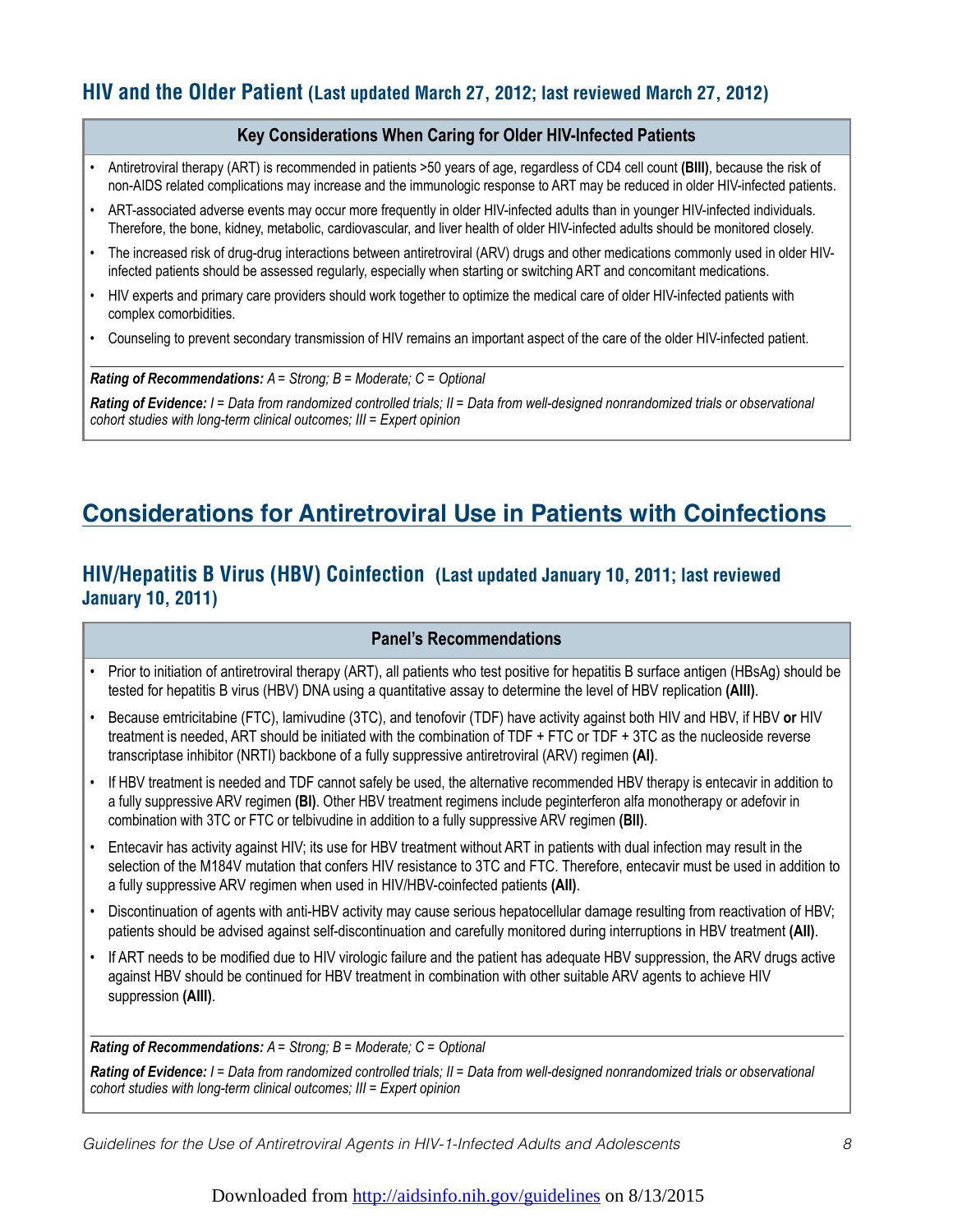## **HIV/Hepatitis C Virus Coinfection (Last updated April 8, 2015; last reviewed April 8, 2015)**

### **Panel Recommendations**

- All HIV-infected patients should be screened for hepatitis C virus infection (HCV). Patients at high risk of HCV infection should be screened annually and whenever HCV infection infection is suspected.
- Antiretroviral therapy may slow the progression of liver disease by preserving or restoring immune function and reducing HIV-related immune activation and inflammation. For most HIV/HCV-coinfected patients, including those with cirrhosis, the benefits of antiretroviral therapy outweigh concerns regarding drug-induced liver injury. Therefore, antiretroviral therapy should be initiated in most HIV/HCV-coinfected patients, regardless of CD4 T lymphocyte (CD4) cell count **(BII)**.
- Initial antiretroviral therapy combination regimens recommended for most HIV/HCV-coinfected patients are the same as those recommended for individuals without HCV infection. However, when treatment for both HIV and HCV is indicated, the antiretroviral regimen should be selected with special considerations of potential drug-drug interactions and overlapping toxicities with the HCV treatment regimen (see discussion in the text below and in Table 12).
- Combined treatment of HIV and HCV can be complicated by drug-drug interactions, increased pill burden, and toxicities. Although antiretroviral therapy should be initiated for most HIV/HCV-coinfected patients regardless of CD4 cell count, in antiretroviral therapy naive patients with CD4 counts >500 cells/mm<sup>3</sup> some clinicians may choose to defer antiretroviral therapy until HCV treatment is completed **(CIII)**.
- In patients with lower CD4 counts (e.g., <200 cells/mm<sup>3</sup>), antiretroviral therapy should be initiated promptly (AI) and HCV therapy may be delayed until the patient is stable on HIV treatment **(CIII)**.

*Rating of Recommendations: A = Strong; B = Moderate; C = Optional*